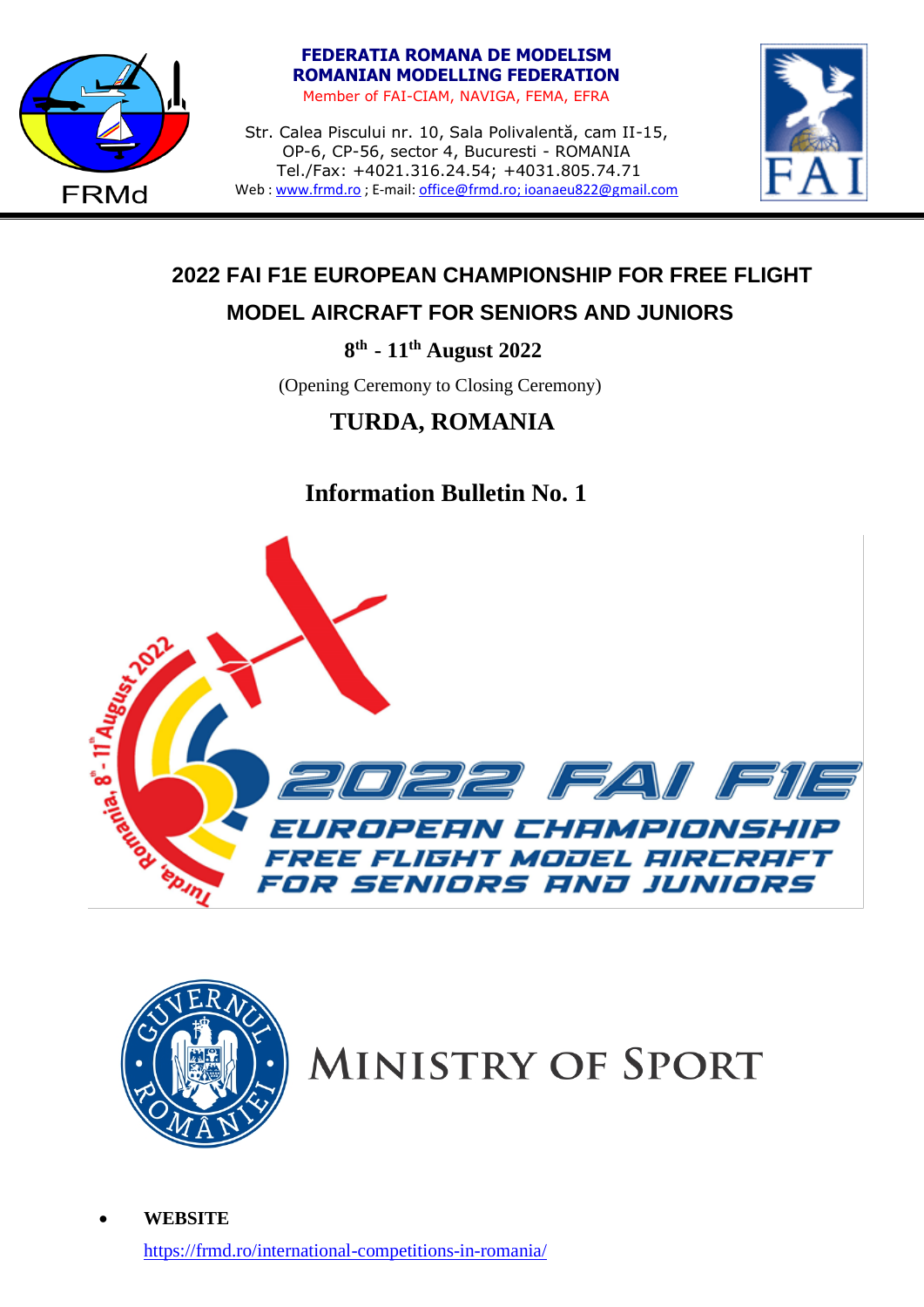#### • **CONTEST DIRECTOR: Constantin Aurelian BRINZOI, Romania**

• **Secretary of the Championship: Mrs. Ioana DUMITRU Romania**

#### • **ORGANISER AND LOCATION**

- The Romanian Modelling Federation, in co-operation with Romanian Aero Club, City Hall Turda and military authorities.
- The town of Turda, situated North-West of Romania, in Transilvania, 35 km far from Cluj Napoca, and 435 km far from Bucharest.
- The flying site is on "Bogata" hills close to city of Turda (15 km), where 2003, 2007, 2017 World Championships F1E and European Championships 1996, 2000, 2006, 2010, 2012, 2016 and 2017, took place.
- The European Championship and the two World Cup contests will take place on the flying site on Bogata Hills at the Tankodrom where the two opposed slopes are oriented South East and North. The wind direction for the two slopes in July is favorable for the contest.
- The coordinates for the contest site are:  $46^{\circ}$  30'  $45''$  N,  $23^{\circ}$  49' 1" E.





- **CLASSES** Seniors: F1E Juniors: F1E
- **RULES**

The championship will be run according to:

- FAI Sporting Code 2022 edition, CIAM General Rules and Volume F1.
- FAI General Section and FAI Code of Ethics.

#### **Anti-Doping Statement**:

If a competitor has to take, by a medical condition, any of the substances listed on the WADA Prohibited List then he must have a Therapeutic Use Exemption from the FAI. [www.wada-ama.org](http://www.wada-ama.org/)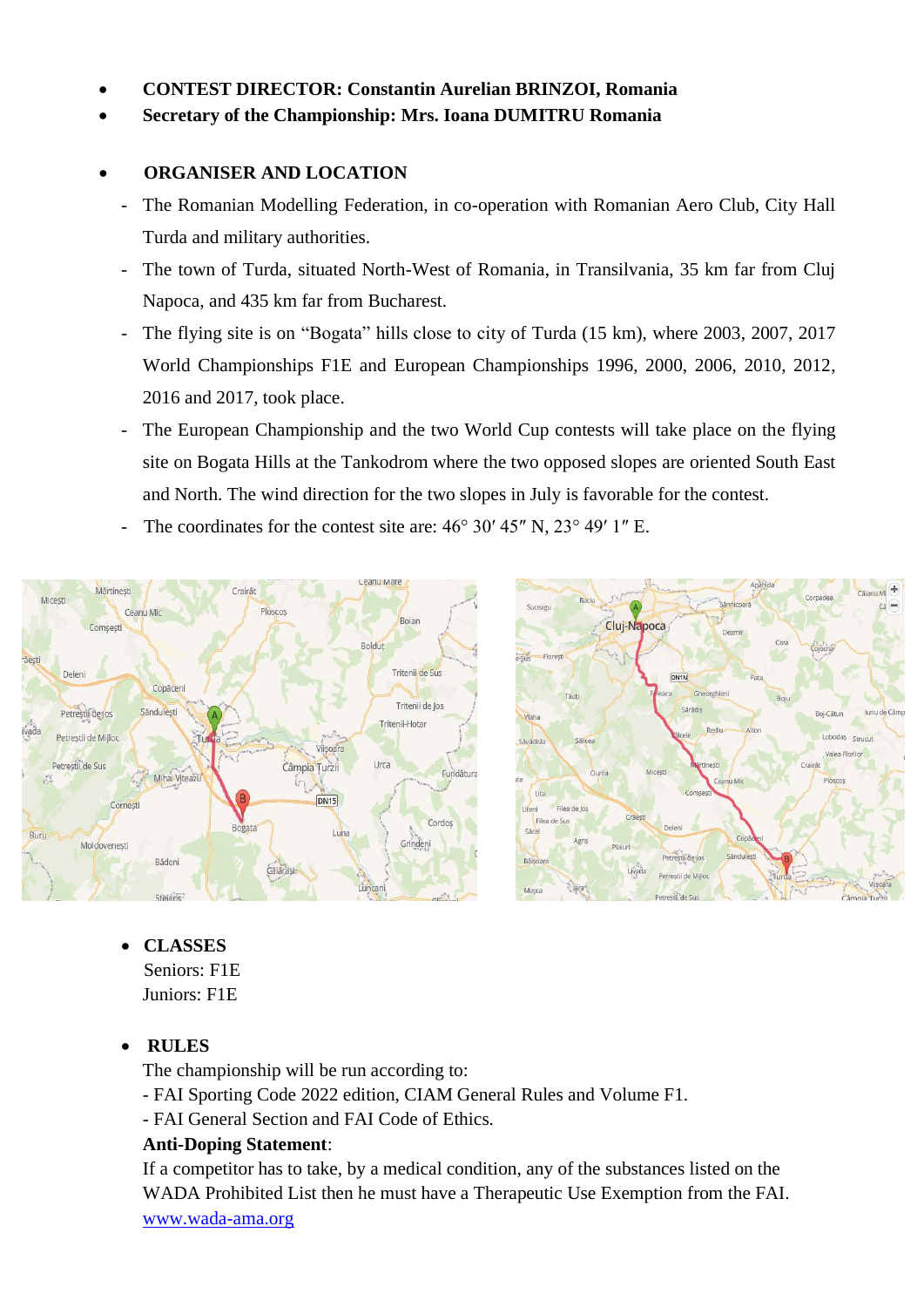Quotation from the FAI anti-doping regulations: "If you regularly take medication prescribed by your doctor and this medication is on the WADA prohibited list, you need to get a form called a TUE (therapeutic use exemption) filled out by your doctor. International level athletes must send the form to the FAI Secretariat, national level athletes send it to their National Air Sport Control".

**FAI Sporting Licence**: each competitor and team manager must possess a FAI Sporting Licence valid for the year of the championship. This licence must be registered in the FAI licences database.

Note: The holder of a FAI Sporting Licence may be required to produce an official document bearing his photograph and signature as proof of identity.

### • **OFFICIAL LANGUAGES**

English and Romanian.

- **FAI JURY:** Mr. Narve JENSEN Norway President of the FAI Jury
	- Mr.Mike WOODHOUSE, United Kingdom Jury Member
	- Mrs. Ioana DUMITRU, Romania Jury Member
	- Mr. Andras REE Hungary Jury reserve
	- Mr. Aurel POPA, Romania Jury reserve

# • **COMPOSITION OF A NATIONAL TEAM**

Each National Aero-club/National Federation, member of the FAI-CIAM may enter a team consisting of:

- team manager, team manager assistant

- senior competitors: maximum 3 competitors or a maximum of 4 competitors if at least one competitor is female;

- junior competitors (age limit 18 years in the year 2022): maximum 3 competitors or a maximum of 4 competitors if at least one competitor is female;

- according to the FAI Sporting Code, the reigning senior World Champion

- according to the FAI Sporting Code, the reigning junior World Champion (referring to the CIAM General Rule 2022; sections C.5.1 and C.5.3. d);

- official helpers, supporters.

# • **CLASSIFICATION AND AWARDS**

#### **Individual classification**

FAI medals and FAI diplomas will be awarded to the competitors seniors and juniors placed first, second and third.

All senior Females will compete for the overall senior individual classification.

Additionally, there is a senior Female classification both with FAI medals and diplomas.

All Junior Females will compete for the overall junior individual classification.

Additionally, there is a junior Female classification both with FAI medals and diplomas. FAI medals and diplomas will be awarded to the first, second and third overall juniors. If only one or two overall juniors, compete in the class, they shall be awarded an FAI medal and diploma.

FAI medals and diplomas will be awarded to the first, second and third placed females, junior or senior. If only one or two females, junior or senior, compete in the class, they shall be awarded an FAI medal and diploma.

In order to award the title of Junior World Champion, junior competitors from at least four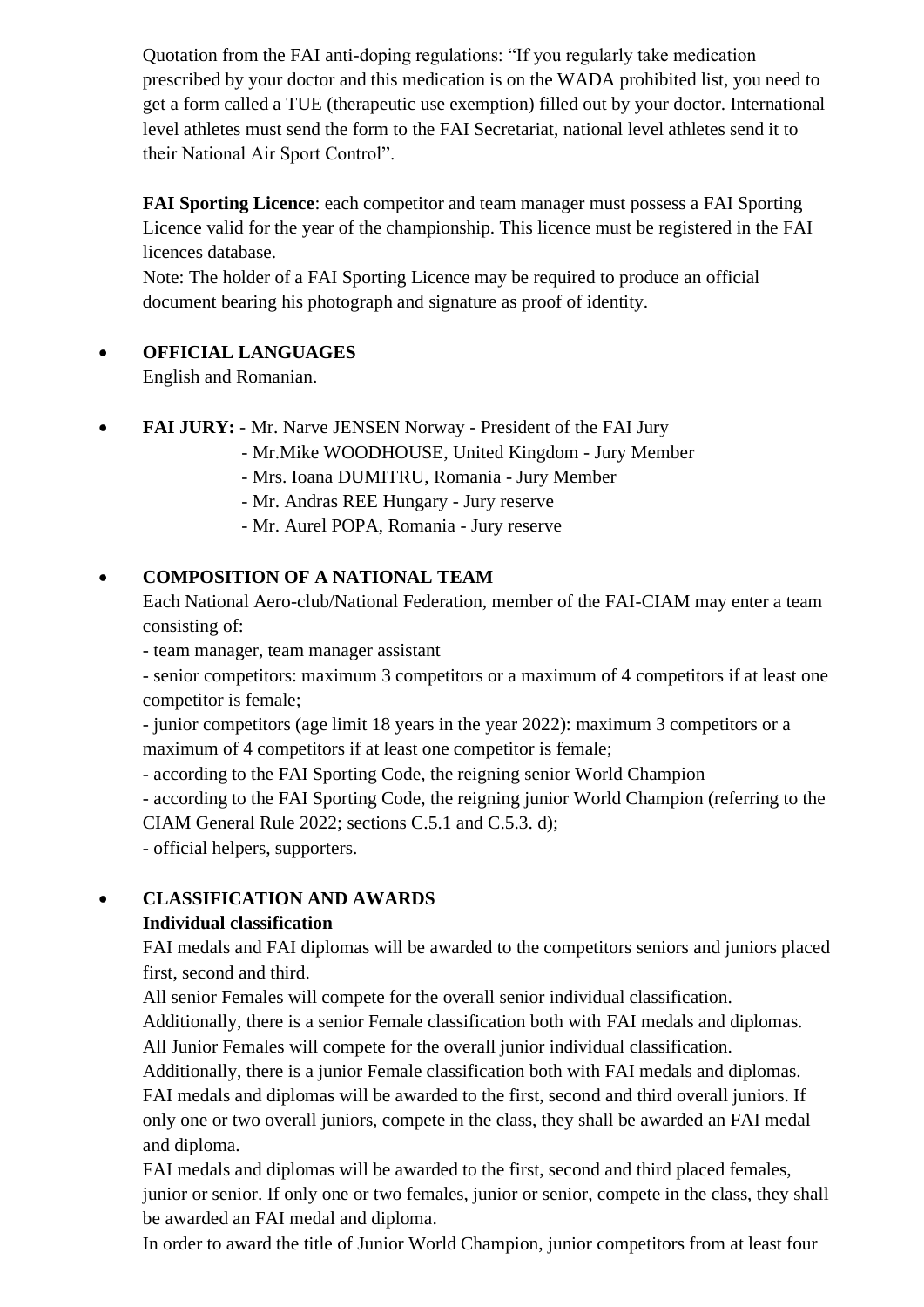nations must participate.

In order to award the title of Senior Female World Champion, senior female competitors from at least four nations must participate.

In order to award the title of Junior Female World Champion, junior female competitors from at least four nations must participate.

The reigning European Champion 2018 (subject to the approval of his NAC) to participate in the championship in that class regardless of whether or not he qualifies for the national team. If he is not a member of the national team, his score or place will not be considered in the team results.

### **The FAI Perpetual Trophies will be awarded:**

- 1. F1E Senior Individual Champion- **Europa Pokal 1984 AUT Trophy,** Currently held by Giuseppe Berto (Italy);
- 2. F1E Junior Individual Champion- **Rhon Pokal of 2008 Cup**, Currently held by Hariton Dorobantu (Romania)

### **Team classification**

FAI medals and FAI diplomas will be awarded to each member (including three competitors with the best results and the team manager) of the teams placed first, second and third.

### **Other awards**

The Organizer will offer trophies to the first three in individual and team classification (including the Team Manager).

# • **SCHEDULE**

- ➢ **7.08.2022 : Sunday** World Cup "**Memorial Popa Cringu**" or arrival, accommodation
- ➢ **8.08.2022 Monday:** Opening ceremony, registration, model checking, training, technical meeting
- ➢ **9.08.2022 Tuesday:** World Championship for juniors
- ➢ **10.08.2022 Wednesday:** World Championship for seniors
- ➢ **11.08.2022 Thursday:** Meteo reserve day/trip, prize awarding and closing ceremony and Banquet

# ➢ **12.08.2022 Friday:**

World Cup "**Turda Cup**" or departure of participants

# • **PROTESTS:**

All protests must be presented in writing to the Contest Director at the competition site and must be accompanied by a deposit of 50 Euro. The deposit is to be returned if the protest is upheld only.

# • **ENTRY FEES**

**€ 300 per Senior Competitor, Team Manager, Assistant Team Manager € 250 per Junior Competitor € 70 per Supporter, Helper**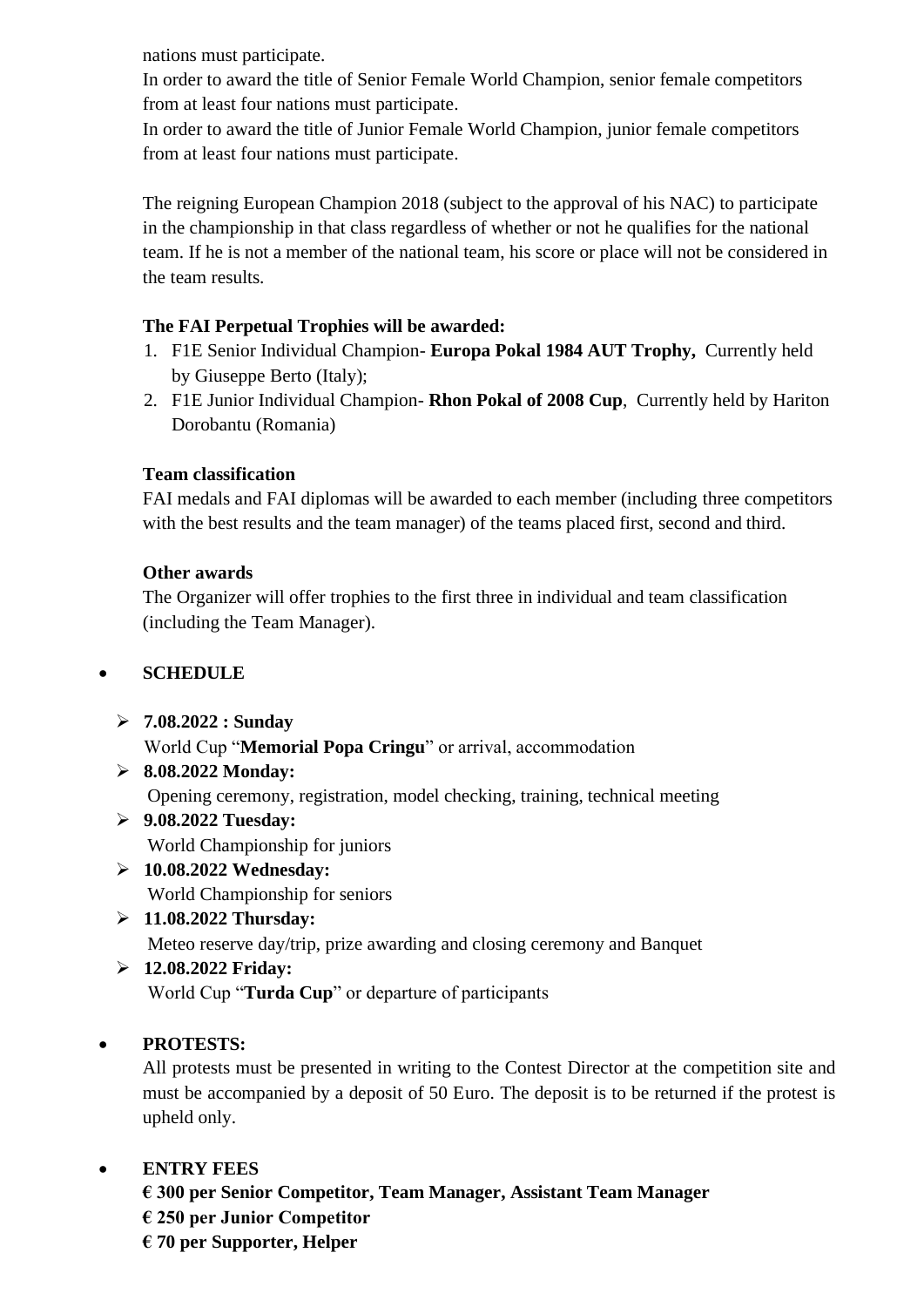#### • **DEADLINES**

Preliminary Entry Form should be sent to the Organizers no later than the 1<sup>st</sup> of April 2022. Final Entry Form should be sent to the Organizers no later than the  $1<sup>st</sup>$  of June 2022. At the same time, the Entry Fees for Team Manager, Team Manager's Assistant, Senior competitors, Junior Competitors, Helpers, Supporters, should be sent to the following bank account no later than the  $1<sup>st</sup>$  of July 2022.

BANCA ROMANA PENTRU DEZVOLTARE [\(www.brd.ro/en\)](http://www.brd.ro/en) SUCURSALA BATISTEI , Str. Batiștei nr. 26, Sector 2, Bucuresti **COD SWIFT:** BRDE ROBU **IN BEHALF OF:** FEDERATIA ROMANA DE MODELISM **ACCONT IBAN:** RO42BRDE410SV18443524100 **TITLE:** WCh F1E ENTRY FEES

**Payments sent after the 1st of July will be subject of a fine: 1 st of June – 1 st of August: 10% fine 1 st of July - 8 th of August : 20% fine The bank commission is in charge of sender.**

#### • **BOARD AND LODGING**

The Organizer can provide board and lodging in Turda, Hotel POTAISSA\*\*\*\*, with double room, single room, bath room, Tv, wi-fi, swimming pool, spa 70 EURO/pers/day, including breakfast and dinner in restaurants hotel; Motels HANUL BOIERILOR\*\*\*, with double room, single room, bath room, Tv, wi-fi, 50 EURO/pers/day, including breakfast and dinner in restaurants hotel and hot lunch, mineral water on contest site. The traditional Romanian food is prepared only from natural products. Motel Hanul Boierilor is newly built, modern and is located very close to the competition site.

For those persons who prefer to make their own booking, we give them these alternatives, in Turda there are 4 family pensions of two star category, two hotels of four star category and one hotel of five stars category. The organizers will help you find the best solution.

**Lunch on the contest site** 10 EUR/pers/day

**Banquet** 50 EURO/senior; 40 EURO/junior.

#### • **INSURANCE**

The organizer will provide a limited third-party liability insurance covering all competitors for model accidents involving injury to others and damage to property.

It is recommended that individual health and travel insurance is purchased before travelling. For EU citizens, health care is covered under Social Health Care on presentation of an EU 11 form available in the country of residence.

Citizens from outside of EU should provide their own health insurance to cover illness and travel insurance.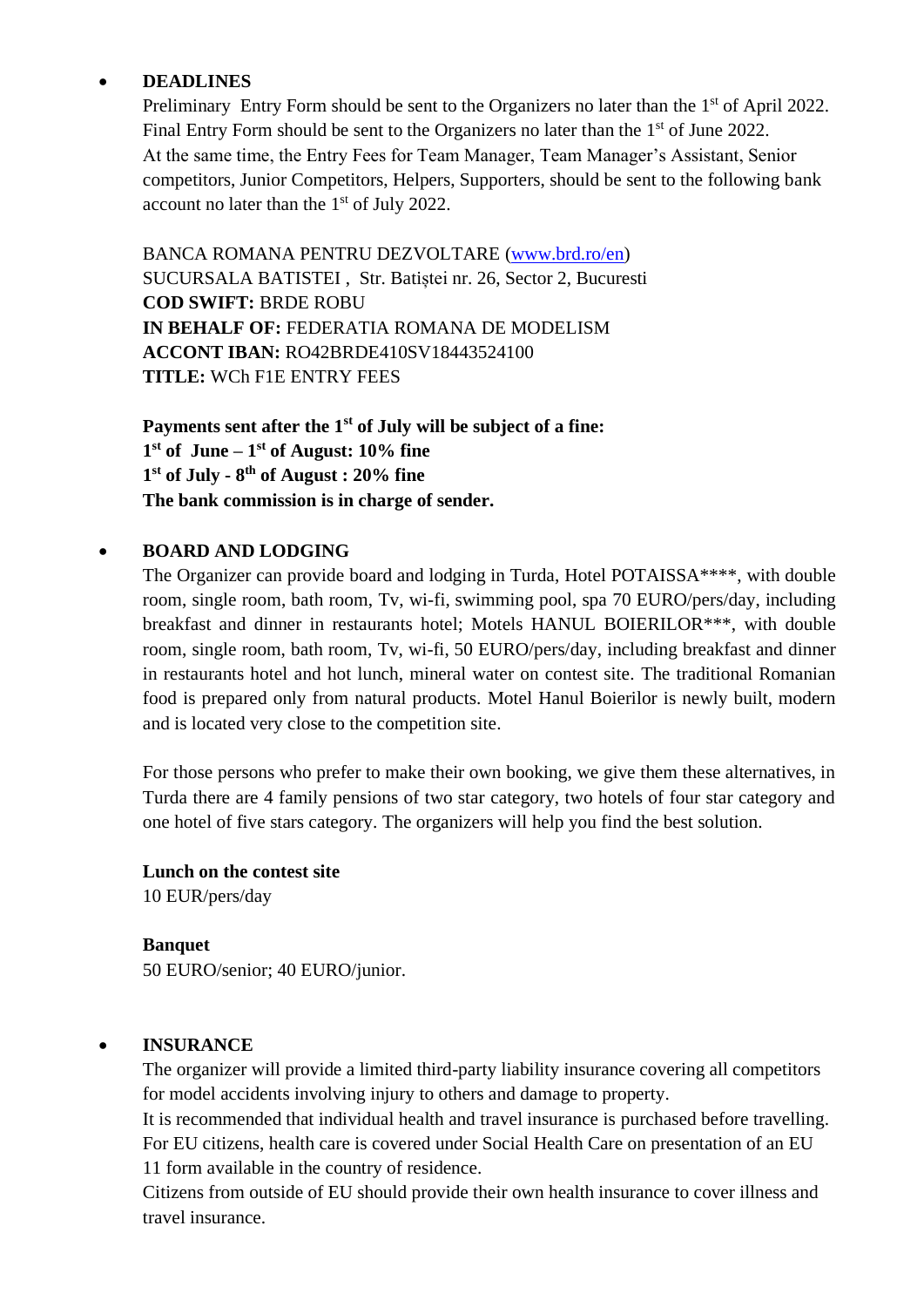The Organizers are not responsible for any kind of PERSONAL injury, loss, theft or damage to people or property OUTSIDE OF THE COMPETITION. The Organizers will cover third party damage during the contest.

#### • **COVID-19 information:**

### *COVID-19 Safety Information:*

Bulletin  $-2$  and all the following documentation will include all the necessary information and the protocols that the organizers and the participants will have to follow in order to participate based on the national regulations and the FAI recommendations. Always the national regulations prevail at all times over FAI recommendations. From time to time please visit the FAI web site COVID19 section for any updates. Our web site will also be updated for this matter when so needed.

#### *COVID-19 Deadline:*

As it happened last year with all World or Continental Championships, as organizers we will be in direct contact with CIAM Bureau in order to evaluate together the situation and decide accordingly. As always public health is and will be our top priority. If it will be required to cancel or postpone the event this will be announced to you not later than (60 days before the beginning day or a specific date).

#### • **Visa requirements**

For those countries where the Romanian Entry Visa is asked for, it can be obtained from The Romanian Embassies/Consulates. For more information please consult the Romanian Ministry of Foreign Affairs. [\(www.mae.ro/en/node/2040\)](http://www.mae.ro/en/node/2040)

Citizens belonging to the countries members of EU do not need an Entry Visa.

#### • **Registration of the national teams**

On registration, the Team Manager must present the FAI licenses, an updated entry form (if any changes), a national flag (1m x 1,5m), national anthem on memory stick, and the payment order only if paid late.

#### • **Transportation**

The organizer will provide the transport for teams at their request, from the international airport "Henri Coandă" Bucharest to Turda. The transport price is 50 euros / pers.

# • **NATIONAL CURRENCY**

1 LEU=100 BANI

There are banknotes of 1 LEU, 5 LEI, 10 LEI, 50 LEI, 100 LEI, 200 LEI and 500 LEI. There are coins of 1, 5, 10 and 50 bani.

• **MONEY EXCHANGE**: we strongly recommend to exchange money only at the cash machines, exchange offices and banks.

# • **EXCHANGE RATE: 1 EUR= 4,95 LEI**

• **FUEL PRICE:** 11 95 octane (with or without led)  $\sim$  5,50 LEI 11 98 octane (with or without led)  $~6,15$  LEI 1l Diesel ~ 6,00 LEI

# • **ORGANISER CONTACT DETAILS**

**Mail:** FEDERATIA ROMANA DE MODELISM Calea Piscului, nr.10, Sector 4, SALA POLIVALENTA, camera II-15 BUCURESTI, ROMANIA